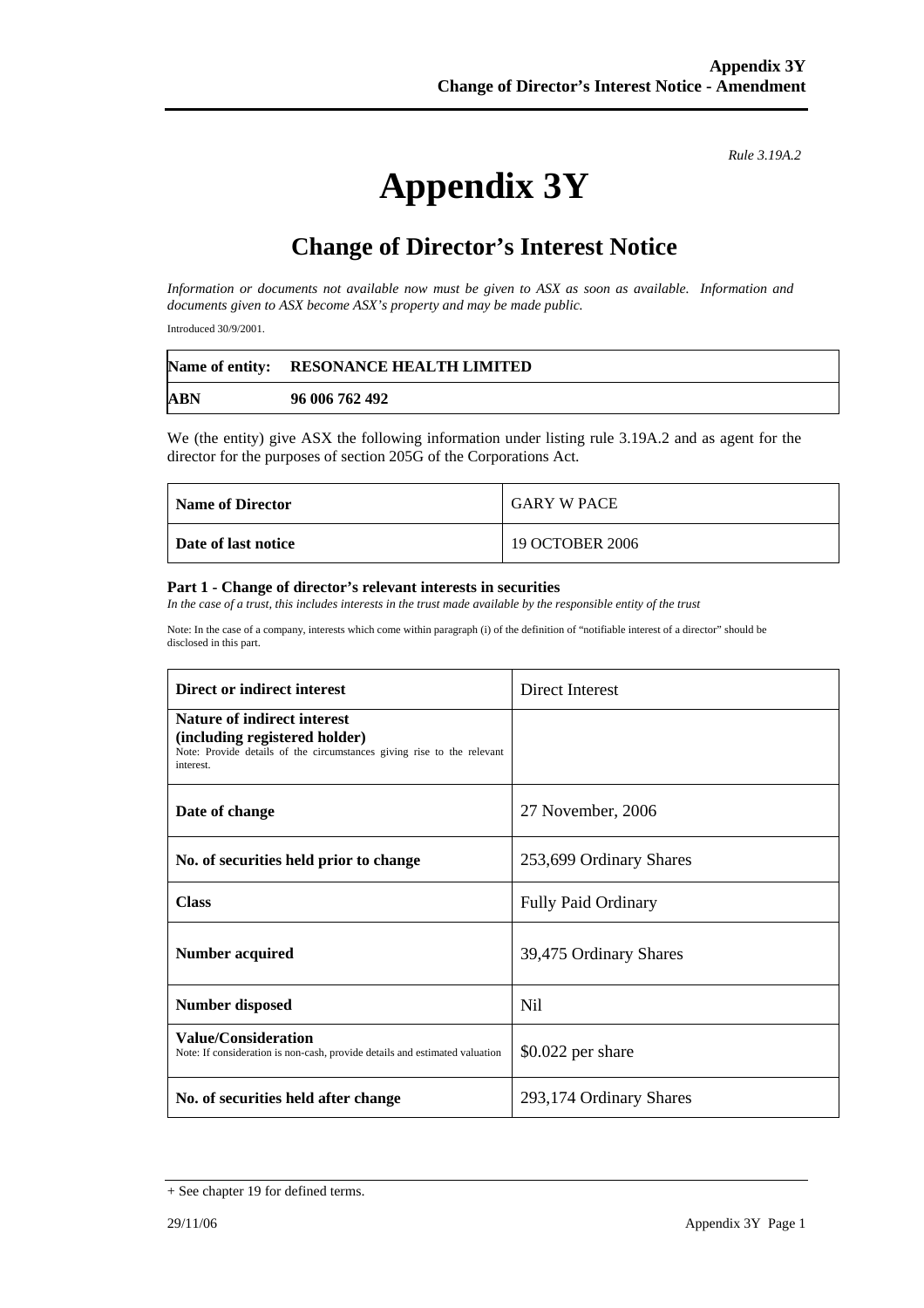| On market purchase<br>securities under dividend reinvestment plan, participation in buy-back |
|----------------------------------------------------------------------------------------------|
|----------------------------------------------------------------------------------------------|

### **Part 2 – Change of director's interests in contracts**

Note: In the case of a company, interests which come within paragraph (ii) of the definition of "notifiable interest of a director" should be disclosed in this part.

| <b>Detail of contract</b>                                                                                                                                                   | N/A |
|-----------------------------------------------------------------------------------------------------------------------------------------------------------------------------|-----|
| <b>Nature of interest</b>                                                                                                                                                   | N/A |
| Name of registered holder<br>(if issued securities)                                                                                                                         | N/A |
| Date of change                                                                                                                                                              | N/A |
| No. and class of securities to which interest<br>related prior to change<br>Note: Details are only required for a contract in relation to which the interest has<br>changed | N/A |
| <b>Interest acquired</b>                                                                                                                                                    | N/A |
| <b>Interest disposed</b>                                                                                                                                                    | N/A |
| <b>Value/Consideration</b><br>Note: If consideration is non-cash, provide details and an estimated valuation                                                                | N/A |
| Interest after change                                                                                                                                                       | N/A |

<sup>+</sup> See chapter 19 for defined terms.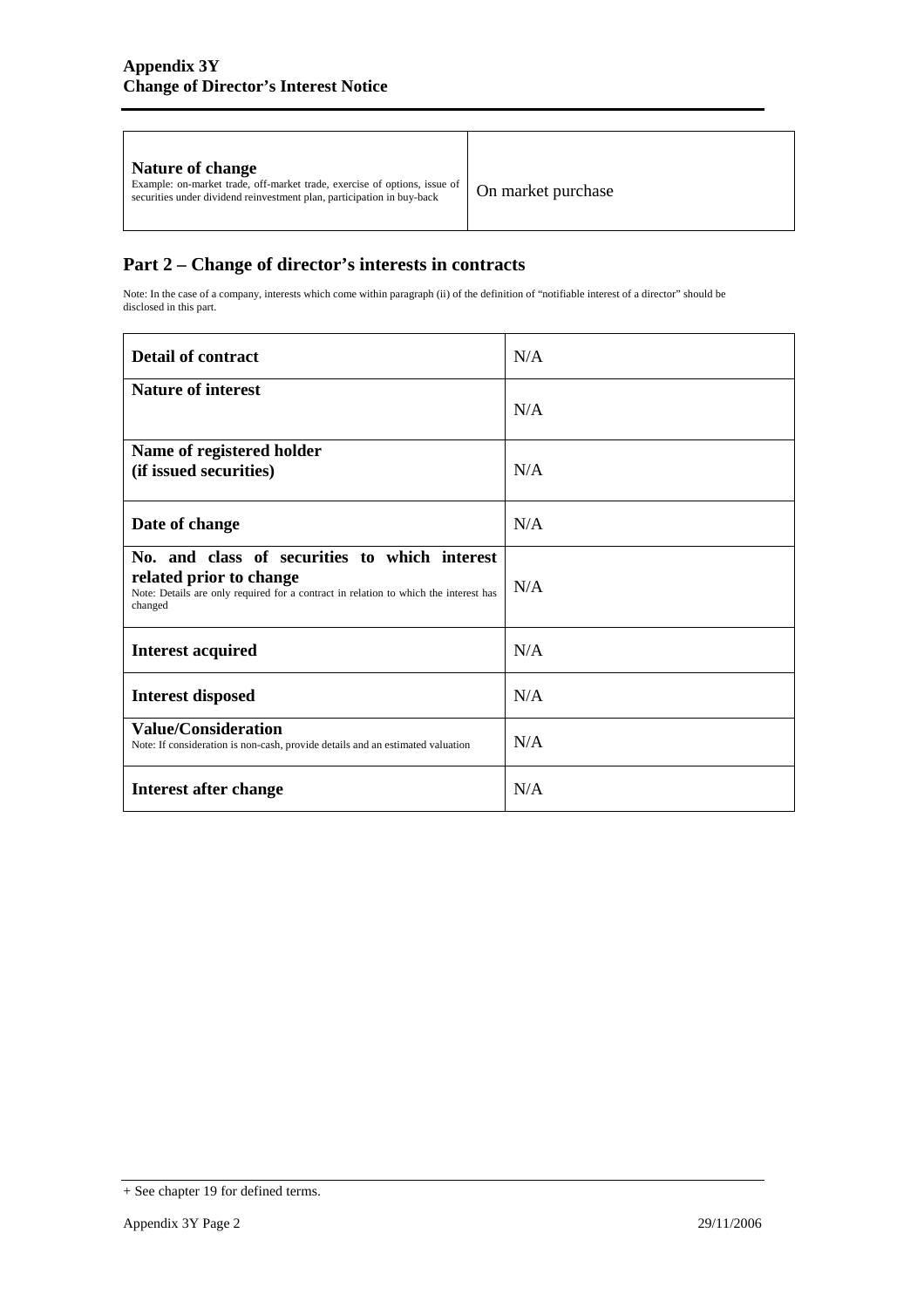# **Appendix 3Y**

*Rule 3.19A.2*

## **Change of Director's Interest Notice**

*Information or documents not available now must be given to ASX as soon as available. Information and documents given to ASX become ASX's property and may be made public.* 

Introduced 30/9/2001.

|            | Name of entity: RESONANCE HEALTH LIMITED |
|------------|------------------------------------------|
| <b>ABN</b> | 96 006 762 492                           |

We (the entity) give ASX the following information under listing rule 3.19A.2 and as agent for the director for the purposes of section 205G of the Corporations Act.

| <b>Name of Director</b> | <b>ROGER GREENE</b> |
|-------------------------|---------------------|
| Date of last notice     | 19 OCTOBER 2006     |

#### **Part 1 - Change of director's relevant interests in securities**

In the case of a trust, this includes interests in the trust made available by the responsible entity of the trust

Note: In the case of a company, interests which come within paragraph (i) of the definition of "notifiable interest of a director" should be disclosed in this part.

| Direct or indirect interest                                                                                                                                | Direct Interest            |
|------------------------------------------------------------------------------------------------------------------------------------------------------------|----------------------------|
| <b>Nature of indirect interest</b><br>(including registered holder)<br>Note: Provide details of the circumstances giving rise to the relevant<br>interest. |                            |
| Date of change                                                                                                                                             | 27 November, 2006          |
| No. of securities held prior to change                                                                                                                     | 563,939 ordinary shares    |
| <b>Class</b>                                                                                                                                               | <b>Fully Paid Ordinary</b> |
| Number acquired                                                                                                                                            | 39,475 Ordinary Shares     |
| <b>Number disposed</b>                                                                                                                                     | Nil.                       |
| Value/Consideration<br>Note: If consideration is non-cash, provide details and estimated<br>valuation                                                      | \$0.022 per share          |
| No. of securities held after change                                                                                                                        | 603,414 Ordinary Shares    |

<sup>+</sup> See chapter 19 for defined terms.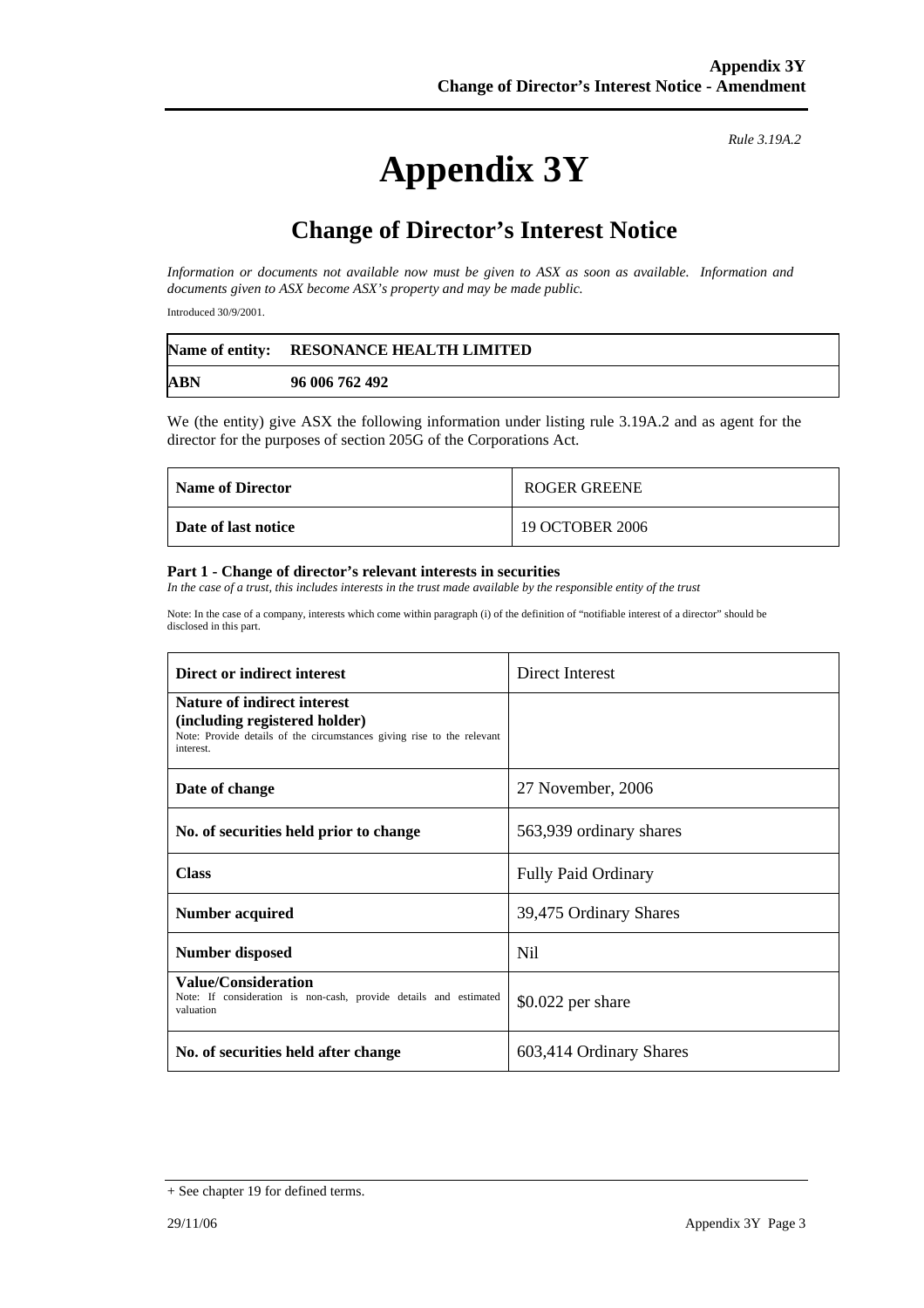| Nature of change<br>Example: on-market trade, off-market trade, exercise of options, issue of<br>securities under dividend reinvestment plan, participation in buy-back | On market purchase |
|-------------------------------------------------------------------------------------------------------------------------------------------------------------------------|--------------------|
|                                                                                                                                                                         |                    |

### **Part 2 – Change of director's interests in contracts**

Note: In the case of a company, interests which come within paragraph (ii) of the definition of "notifiable interest of a director" should be disclosed in this part.

| <b>Detail of contract</b>                                                                                                                                                   | N/A |
|-----------------------------------------------------------------------------------------------------------------------------------------------------------------------------|-----|
| <b>Nature of interest</b>                                                                                                                                                   | N/A |
| Name of registered holder<br>(if issued securities)                                                                                                                         | N/A |
| Date of change                                                                                                                                                              | N/A |
| No. and class of securities to which interest<br>related prior to change<br>Note: Details are only required for a contract in relation to which the interest has<br>changed | N/A |
| <b>Interest acquired</b>                                                                                                                                                    | N/A |
| <b>Interest disposed</b>                                                                                                                                                    | N/A |
| <b>Value/Consideration</b><br>Note: If consideration is non-cash, provide details and an estimated valuation                                                                | N/A |
| Interest after change                                                                                                                                                       | N/A |

<sup>+</sup> See chapter 19 for defined terms.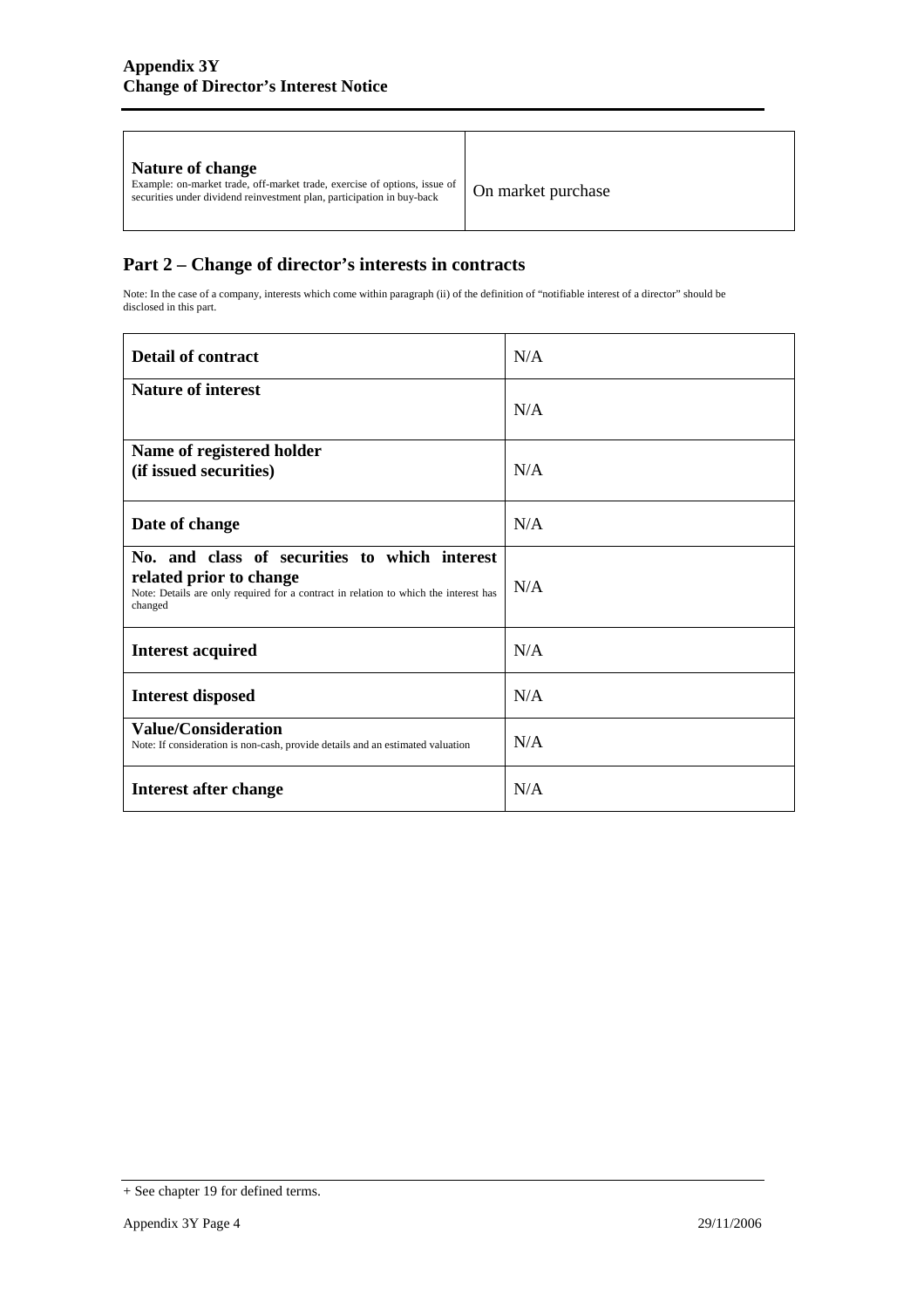*Rule 3.19A.2*

# **Appendix 3Y**

## **Change of Director's Interest Notice**

*Information or documents not available now must be given to ASX as soon as available. Information and documents given to ASX become ASX's property and may be made public.* 

Introduced 30/9/2001.

|            | Name of entity: RESONANCE HEALTH LIMITED |
|------------|------------------------------------------|
| <b>ABN</b> | 96 006 762 492                           |

We (the entity) give ASX the following information under listing rule 3.19A.2 and as agent for the director for the purposes of section 205G of the Corporations Act.

| Name of Director    | <b>MICHAEL DALSIN</b> |
|---------------------|-----------------------|
| Date of last notice | 19 OCTOBER 2006       |

#### **Part 1 - Change of director's relevant interests in securities**

In the case of a trust, this includes interests in the trust made available by the responsible entity of the trust

Note: In the case of a company, interests which come within paragraph (i) of the definition of "notifiable interest of a director" should be disclosed in this part.

| Direct or indirect interest                                                                                                                             | Direct Interest            |
|---------------------------------------------------------------------------------------------------------------------------------------------------------|----------------------------|
| <b>Nature of indirect interest</b><br>(including registered holder)<br>Note: Provide details of the circumstances giving rise to the relevant interest. |                            |
| Date of change                                                                                                                                          | 27 November, 2006          |
| No. of securities held prior to change                                                                                                                  | 563,937 Ordinary shares    |
| <b>Class</b>                                                                                                                                            | <b>Fully Paid Ordinary</b> |
| Number acquired                                                                                                                                         | 39,475 Ordinary Shares     |
| <b>Number disposed</b>                                                                                                                                  | Nil                        |
| <b>Value/Consideration</b><br>Note: If consideration is non-cash, provide details and estimated valuation                                               | $$0.022$ per share         |

<sup>+</sup> See chapter 19 for defined terms.